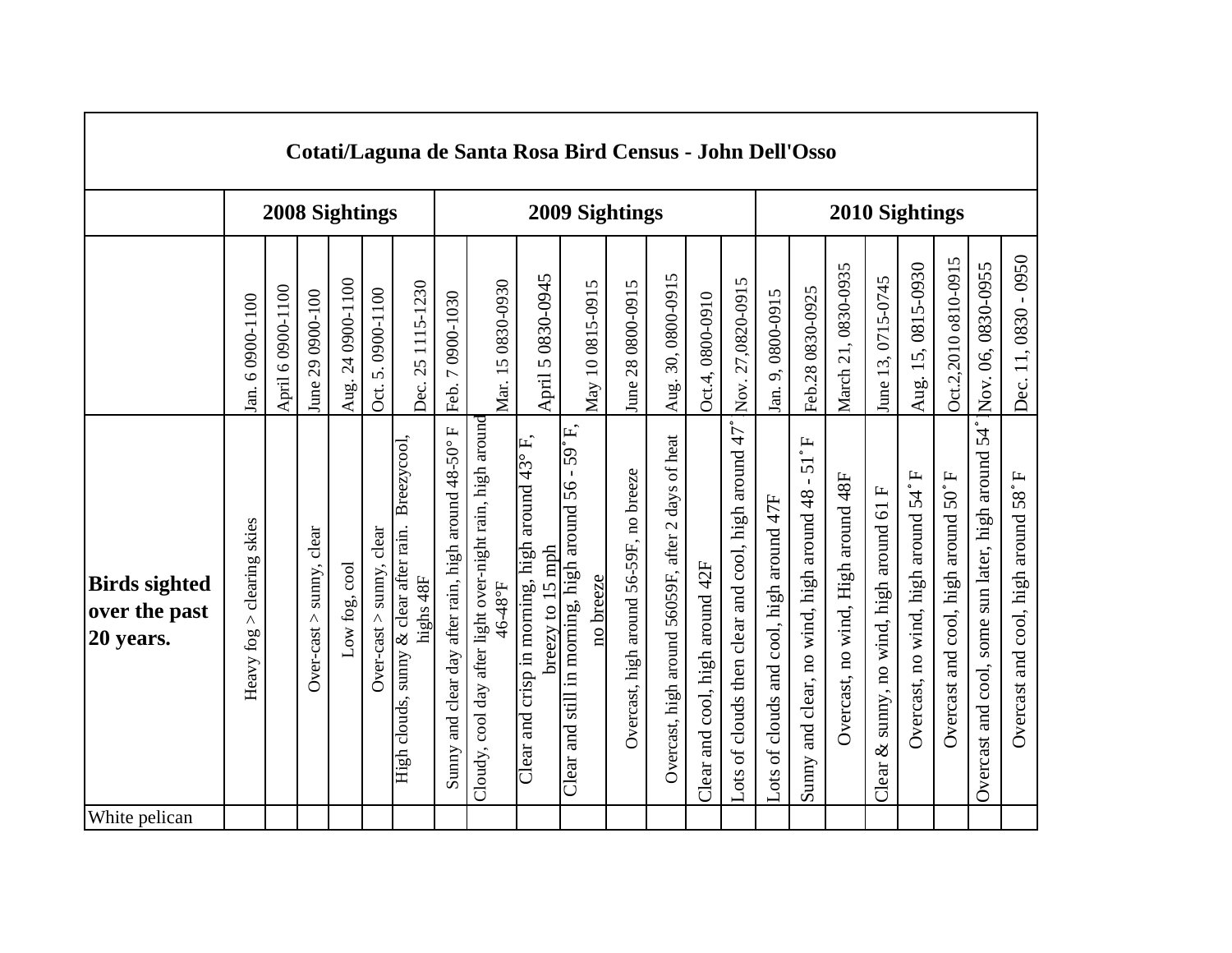| <b>Black-crowned</b> |                |                |              |              |                |              |                |                | $\mathbf{1}$   |                |                |   |    |              |                |                |              |              |                |                |
|----------------------|----------------|----------------|--------------|--------------|----------------|--------------|----------------|----------------|----------------|----------------|----------------|---|----|--------------|----------------|----------------|--------------|--------------|----------------|----------------|
| night heron          |                |                |              |              |                |              |                |                |                |                |                |   |    |              |                |                |              |              |                |                |
| Green-backed         |                |                |              |              |                |              |                |                |                |                |                |   |    |              |                |                |              |              |                |                |
| heron                |                |                |              |              |                |              |                |                |                | $\mathbf{1}$   | $\mathbf{1}$   |   |    |              |                |                | $\mathbf{1}$ |              |                |                |
| Snowy egret          |                |                |              |              |                |              | $\overline{2}$ |                |                |                |                |   |    |              |                |                |              |              |                |                |
| Great egret          |                |                |              |              | $\mathbf{1}$   | $\mathbf{1}$ |                |                |                |                |                |   |    |              |                |                | $\mathbf{1}$ |              |                |                |
| Great blue heron     |                |                |              |              |                |              |                |                |                |                |                |   |    |              |                |                |              |              |                |                |
|                      |                |                |              |              |                |              |                |                |                |                |                |   |    |              |                |                |              |              |                |                |
| Mallard              |                | $\overline{4}$ |              |              |                |              | $\overline{2}$ | 6              | $\overline{2}$ | $\overline{2}$ |                |   |    |              | $\overline{2}$ |                |              |              |                | $\overline{4}$ |
| Canvasback           |                |                |              |              |                |              |                |                |                |                |                |   |    |              |                |                |              |              |                |                |
| Common               |                |                |              |              |                |              |                |                |                |                |                |   |    |              |                |                |              |              |                |                |
| merganser            |                |                |              |              |                |              |                |                |                |                |                |   |    |              |                |                |              |              |                |                |
|                      |                |                |              |              |                |              |                |                |                |                |                |   |    |              |                |                |              |              |                |                |
| Killdeer             |                |                |              |              |                |              |                |                |                |                |                |   |    |              |                |                |              | $\mathbf{1}$ |                |                |
| Long-billed          |                |                |              |              |                |              |                |                |                |                |                |   |    |              |                |                |              |              |                |                |
| curlew               |                |                |              |              |                |              |                |                |                |                |                |   |    |              |                |                |              |              |                |                |
| Common snipe         |                |                |              |              |                |              |                |                |                |                |                |   |    |              |                |                |              |              |                |                |
|                      |                |                |              |              |                |              |                |                |                |                |                |   |    |              |                |                |              |              |                |                |
| Western gull         |                |                |              |              |                |              | $\overline{2}$ | $\overline{2}$ |                |                |                |   |    |              |                |                |              |              |                | $\mathbf{1}$   |
| Ring-billed gull     | $\overline{2}$ |                |              |              |                |              | $\overline{4}$ |                | 1              | $\mathbf{1}$   | $\mathbf{1}$   |   | 1  | $\mathbf{1}$ |                |                |              |              |                |                |
|                      |                |                |              |              |                |              |                |                |                |                |                |   |    |              |                |                |              |              |                |                |
| Turkey vulture       |                | $\mathbf{1}$   |              |              | $\overline{2}$ | $\mathbf{1}$ |                |                | $\overline{3}$ |                |                |   |    |              |                |                |              |              |                | $\overline{3}$ |
| Black-shouldered     |                |                |              | $\mathbf{1}$ |                |              |                |                |                | 1              | $\overline{2}$ | 3 | 34 |              |                |                |              | 14           | 52             | 23             |
| kite                 |                |                |              |              |                |              |                |                |                |                |                |   |    |              |                |                |              |              |                |                |
| Red-shouldered       | $1$ (he        |                | $\mathbf{1}$ |              | $\mathbf{1}$   | $\mathbf{1}$ | $\mathbf{1}$   | $\mathbf{1}$   | $\mathbf{1}$   |                | $\mathbf{1}$   |   |    |              | $\overline{2}$ | $\overline{2}$ |              | $\mathbf{1}$ | $\overline{2}$ | $\mathbf{1}$   |
| hawk                 | ard)           |                |              |              |                |              |                |                |                |                |                |   |    |              |                |                |              |              |                |                |
|                      |                |                |              |              |                |              |                |                |                |                |                |   |    |              |                |                |              |              |                |                |
| Cooper's hawk        | $\mathbf{1}$   |                |              |              |                |              |                |                |                |                |                |   |    |              |                |                |              |              |                | $\mathbf{1}$   |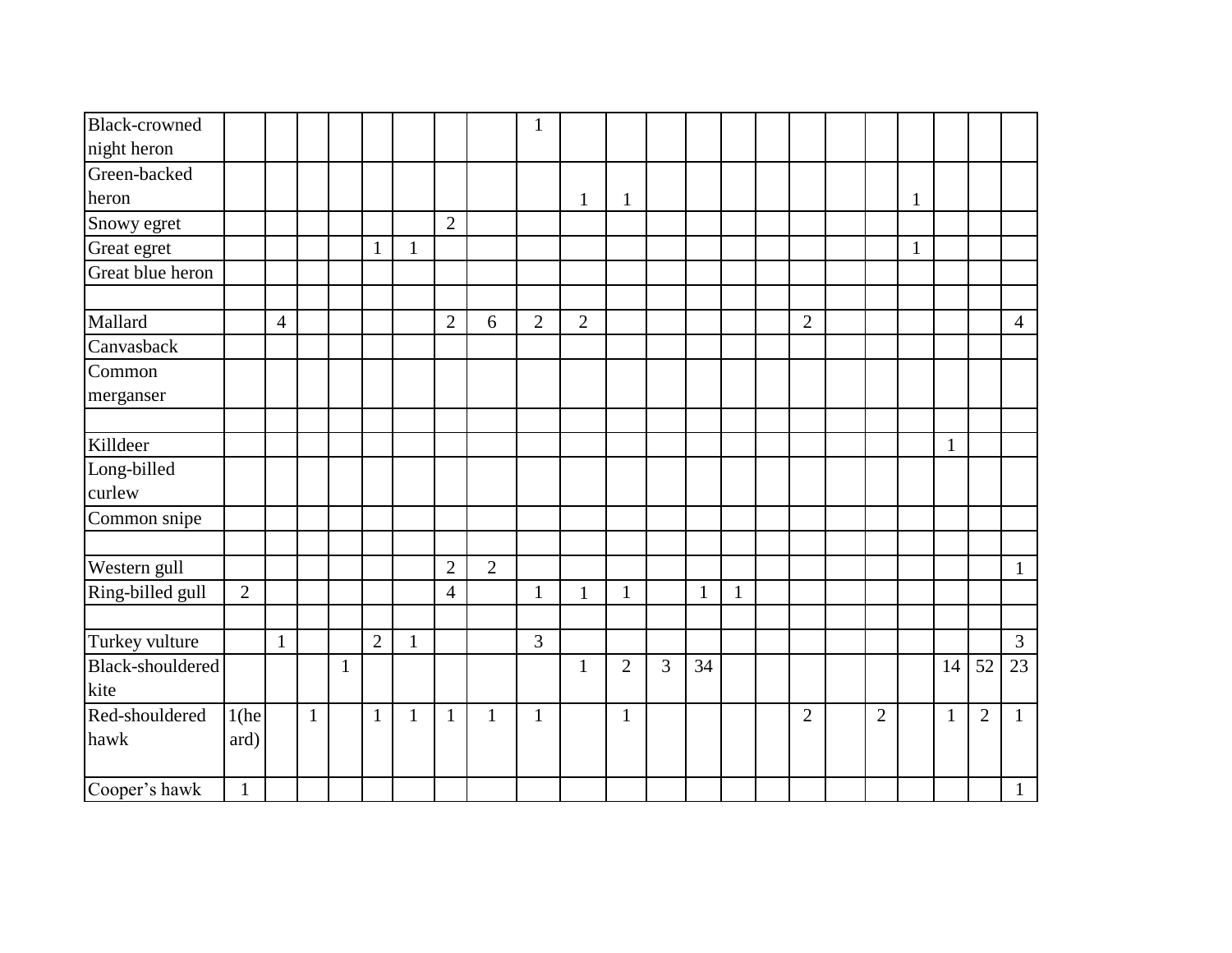| Sharp-shinned<br>hawk             |                |                |              |                |   |                |                |                |                |                |   |    |                |                |                |                |                |                |   |                |                |                |
|-----------------------------------|----------------|----------------|--------------|----------------|---|----------------|----------------|----------------|----------------|----------------|---|----|----------------|----------------|----------------|----------------|----------------|----------------|---|----------------|----------------|----------------|
| Red-tailed hawk                   |                |                |              |                |   |                |                |                |                |                |   |    |                |                |                |                |                |                |   |                | $\overline{2}$ |                |
| Osprey                            |                |                | $\mathbf{1}$ |                |   |                |                |                |                |                |   |    |                |                |                |                |                |                |   |                |                |                |
| American kestrel                  |                |                |              |                |   |                |                |                |                |                |   |    |                |                |                |                |                |                |   |                |                |                |
| Merlin                            |                |                |              |                |   |                |                |                |                |                |   |    |                |                |                |                |                |                |   |                |                |                |
|                                   |                |                |              |                |   |                |                |                |                |                |   |    |                |                |                |                |                |                |   |                |                |                |
| California quail                  |                |                |              |                |   |                |                |                |                | $\mathbf{1}$   |   |    |                |                |                |                |                |                |   |                |                |                |
| Ring-necked                       |                |                |              |                |   |                |                |                |                |                |   |    |                |                |                |                |                |                |   |                |                |                |
| pheasant                          |                |                |              |                |   |                |                |                |                |                |   |    |                |                |                |                |                |                |   |                |                |                |
| Wild turkey                       |                |                |              |                |   |                |                |                |                |                |   |    |                |                |                |                |                |                |   |                |                |                |
|                                   |                |                |              |                |   |                |                |                |                |                |   |    |                |                |                |                |                |                |   |                |                |                |
| Rock dove<br>(Pigeon)             |                | $\overline{2}$ |              |                | 6 |                | $\overline{3}$ | $\overline{2}$ |                |                |   |    | 3              | $\overline{4}$ |                |                | $\overline{4}$ |                |   |                | 1              |                |
| Mourning dove                     | $\mathbf{1}$   | $\overline{2}$ |              | $\overline{4}$ |   |                | $\overline{4}$ | $\overline{3}$ | $\overline{2}$ |                |   |    | $\mathbf{1}$   | $\mathbf{1}$   | $\mathbf{1}$   | $\overline{4}$ | $\overline{3}$ | $\overline{4}$ |   | $\overline{4}$ | $\overline{2}$ | $\mathfrak{Z}$ |
| Barn owl                          |                |                |              |                |   |                |                |                |                |                |   |    |                |                |                |                |                |                |   |                | $\mathbf{1}$   | $\mathbf{1}$   |
|                                   |                |                |              |                |   |                |                |                |                |                |   |    |                |                |                |                |                |                |   |                |                |                |
| Anna's<br>hummingbird             | $\overline{2}$ | 3              | 6            | $\overline{7}$ | 8 | 6              | 6              | $\overline{4}$ | 3              | $\overline{2}$ | 6 | 11 | $\overline{3}$ | 8              | $\overline{3}$ | $\overline{3}$ | 6              | $\overline{3}$ | 5 | 6              | 11             | $\overline{2}$ |
| Allen's<br>hummingbird            |                |                |              |                |   |                |                |                | $\mathbf{1}$   |                |   |    |                |                |                |                |                |                |   |                |                |                |
| Belted kingfisher                 |                |                |              |                |   |                |                |                |                |                |   |    |                |                |                |                |                |                |   |                |                |                |
|                                   |                |                |              |                |   |                |                |                |                |                |   |    |                |                |                |                |                |                |   |                |                |                |
| Northern flicker<br>(red-shafted) | $\mathbf{1}$   | $\mathbf{1}$   |              |                |   | $\overline{2}$ | $\mathbf{1}$   | 1              |                |                |   |    |                | $\overline{4}$ | $\mathbf{1}$   | $\mathbf{1}$   | $\mathbf{1}$   |                |   |                | $\mathbf{1}$   | $\mathbf{1}$   |
| Red-breasted<br>sapsucker         |                |                |              |                |   |                | $\mathbf{1}$   |                |                |                |   |    |                |                |                |                |                |                |   |                | $\overline{2}$ | $\mathbf{1}$   |
| Downy<br>woodpecker               |                |                |              |                |   |                |                |                |                |                |   |    |                |                |                | $\mathbf{1}$   |                |                |   |                |                |                |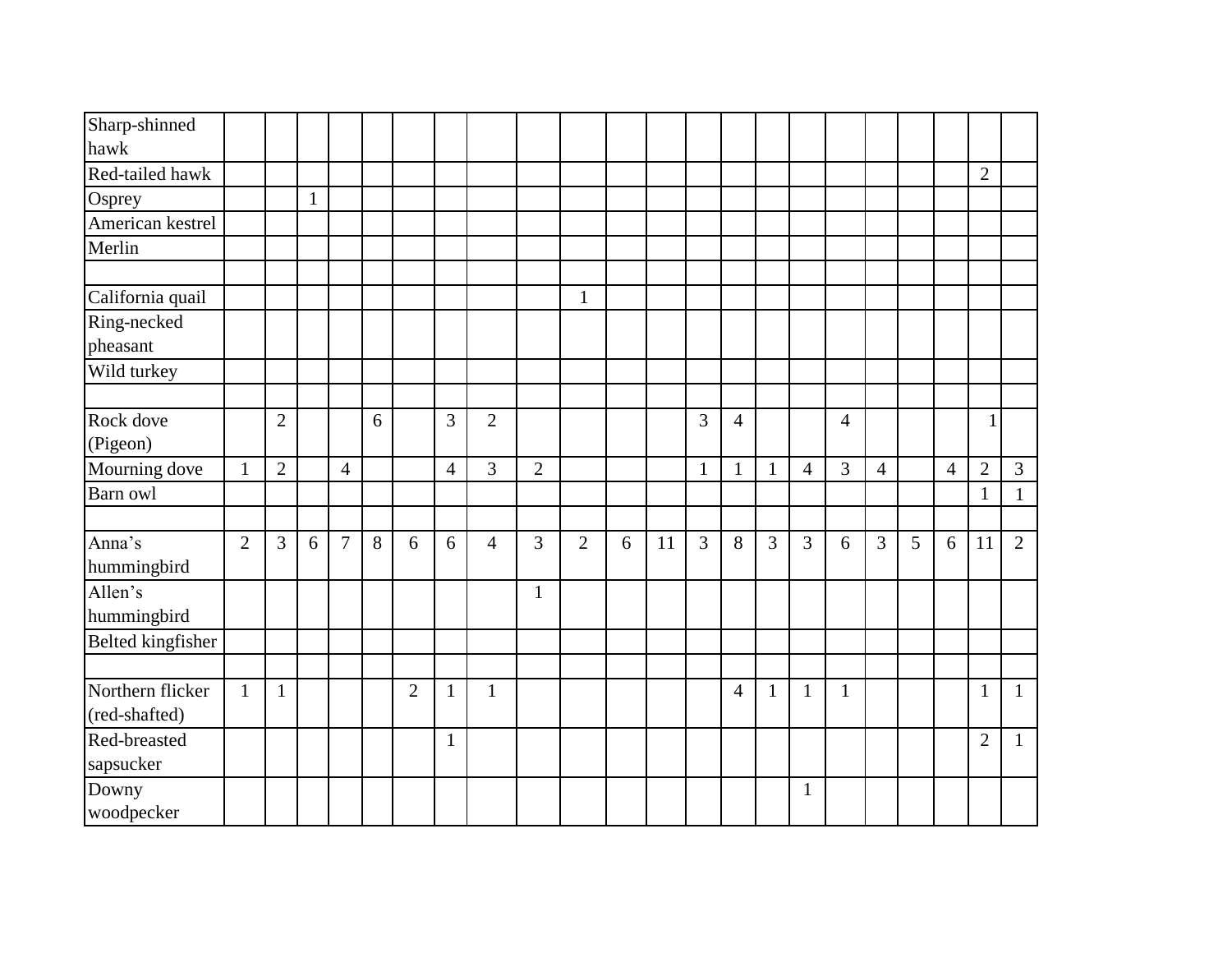| Nuttall's            |                |              |                | 1              |                |                |                | $\overline{2}$ |                | $\overline{2}$ | $\overline{2}$ | 3              |                | $\overline{2}$ | 1              | $\mathbf{1}$   |                | $\mathbf{1}$   | 1              | 1              |                |                |
|----------------------|----------------|--------------|----------------|----------------|----------------|----------------|----------------|----------------|----------------|----------------|----------------|----------------|----------------|----------------|----------------|----------------|----------------|----------------|----------------|----------------|----------------|----------------|
| woodpecker           |                |              |                |                |                |                |                |                |                |                |                |                |                |                |                |                |                |                |                |                |                |                |
|                      |                |              |                |                |                |                |                |                |                |                |                |                |                |                |                |                |                |                |                |                |                |                |
| Western kingbird     |                |              |                |                |                |                |                |                |                |                |                |                |                |                |                |                |                |                |                |                |                |                |
| Say's phoebe         |                |              |                |                |                |                |                |                |                |                |                |                |                |                |                |                |                |                |                |                |                |                |
| <b>Black</b> phoebe  | 6              | 5            | 3              | 3              | 5              | $\overline{3}$ | $\overline{2}$ | 3              | 3              | 3              | 3              | 3              | $\overline{2}$ | 5              | $\overline{2}$ | $\mathbf{1}$   | $\overline{2}$ |                | 5              | 5              | 6              | $\mathbf{1}$   |
| Cliff swallow        |                |              |                |                |                |                |                |                |                |                |                |                |                |                |                |                |                |                |                |                |                |                |
| Violet-green         |                |              | 5              |                |                |                |                |                | $\overline{2}$ | $\overline{2}$ |                |                |                |                |                |                |                | $\overline{2}$ |                |                |                |                |
| swallow              |                |              |                |                |                |                |                |                |                |                |                |                |                |                |                |                |                |                |                |                |                |                |
| <b>Barn</b> swallow  |                |              | $\overline{2}$ |                |                |                |                |                |                |                |                |                |                |                |                |                |                |                |                |                |                |                |
|                      |                |              |                |                |                |                |                |                |                |                |                |                |                |                |                |                |                |                |                |                |                |                |
| <b>Western scrub</b> | $\mathfrak{2}$ | $\mathbf{1}$ | $\overline{4}$ | $\overline{2}$ | $\overline{3}$ | $\overline{4}$ | 11             | 6              | 3              | $\mathbf{1}$   | 3              | $\overline{4}$ | $\overline{4}$ | 5              | $\mathbf{1}$   | $\overline{4}$ | $\overline{2}$ |                | 1              |                | $\overline{2}$ | $\overline{3}$ |
| jay                  |                |              |                |                |                |                |                |                |                |                |                |                |                |                |                |                |                |                |                |                |                |                |
| American crow        | $\overline{7}$ | 3            | 5              | 25             | 11             | $\overline{4}$ | 6              | 10             | 5              | 11             | $\overline{7}$ | 15             | 18             | 19             | 79             | $\overline{7}$ | 26             | 5              | 17             | 15             | 16             | 17             |
| Raven                |                |              |                |                |                |                |                |                |                |                |                |                | $\mathbf{1}$   |                |                |                |                |                |                |                |                |                |
| Oak titmouse         | $\mathbf{1}$   |              |                | $\mathbf{1}$   |                | $\mathbf{1}$   |                | $\mathbf{1}$   | $\mathbf{1}$   | $\mathbf{1}$   | $\mathbf{1}$   | 3              |                | $\mathbf{1}$   | $\mathbf{1}$   | $\mathbf{1}$   |                | $\mathbf{1}$   | $\overline{4}$ | 3              | $\overline{2}$ | $\mathbf{2}$   |
| Chestnut-backed      | $\mathbf{1}$   | $\mathbf{1}$ |                | $\mathbf{1}$   |                | 17             | 1              | 3              | $\overline{2}$ | $\overline{2}$ | $\overline{2}$ | 5              | 5              | $\overline{2}$ |                | 1              | 8              | $\overline{4}$ | 6              | 5              | $\overline{3}$ | 5              |
| chickadee            |                |              |                |                | only           |                |                |                |                |                |                |                |                |                |                |                |                |                |                |                |                |                |
|                      |                |              |                |                |                |                |                |                |                |                |                |                |                |                |                |                |                |                |                |                |                |                |
|                      |                |              |                |                | Heard          |                |                |                |                |                |                |                |                |                |                |                |                |                |                |                |                |                |
| Bushtit              | 11             |              |                |                |                | 8              | 8              | 3              | 8              | 9              | 13             | 7              | 23             |                |                | 14             | 28             | 5              |                | $\overline{2}$ | 6              | 8              |
| Brown creeper        |                |              |                |                |                |                |                |                |                |                |                | $\mathbf{1}$   |                |                | $\mathbf{1}$   |                |                |                |                |                |                |                |
| Red-breasted         |                |              |                |                |                |                |                |                |                |                |                |                |                | $\overline{2}$ |                |                |                |                |                | $\overline{2}$ | $\overline{2}$ | 3              |
| nuthatch             |                |              |                |                |                |                |                |                |                |                |                |                |                |                |                |                |                |                |                |                |                |                |
| Marsh wren           |                |              |                |                |                |                |                |                |                |                |                |                |                |                |                |                | $\mathbf{1}$   |                |                |                |                |                |
| Ruby-crowned         | $\mathbf{1}$   |              |                |                |                | $\overline{2}$ | 1              | $\mathbf{1}$   |                |                |                |                |                | 4              |                |                | $\mathbf{1}$   |                |                |                | 3              | $\overline{2}$ |
| kinglet              |                |              |                |                |                |                |                |                |                |                |                |                |                |                |                |                |                |                |                |                |                |                |
| Western bluebird     |                | $\mathbf{1}$ |                | $\overline{2}$ |                |                | $\mathbf{1}$   |                | $\overline{2}$ | $\overline{2}$ | $\overline{4}$ | $\mathbf{1}$   |                | 5              | $\overline{2}$ | 3              | $\overline{2}$ | $\overline{2}$ |                |                |                | $\overline{2}$ |
| American robin       | 6              |              |                |                |                | 3              | 11             | $\overline{2}$ | $\overline{2}$ | $\mathbf{1}$   | 1              | 3              |                | 32             | 12             | 20             | 5              |                |                | $\mathbf{1}$   | $\overline{4}$ | 3              |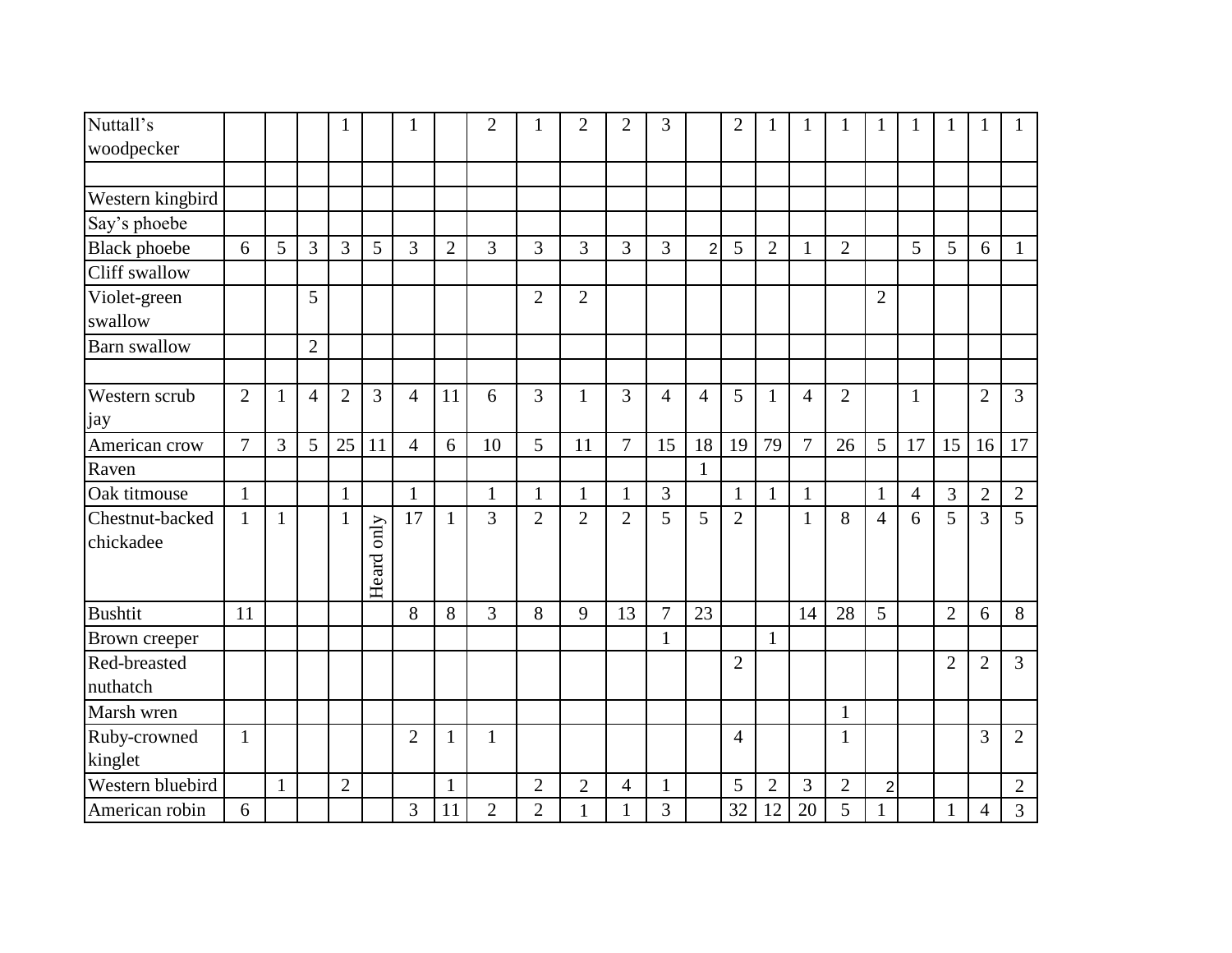| Hermit thrush     | $\mathbf{1}$   |                |                |                |                |                |                |                |                |              |                |                |                | $\mathbf{1}$   |                |                |                |                |                |                |                |                |
|-------------------|----------------|----------------|----------------|----------------|----------------|----------------|----------------|----------------|----------------|--------------|----------------|----------------|----------------|----------------|----------------|----------------|----------------|----------------|----------------|----------------|----------------|----------------|
| Northern shrike   |                |                |                |                |                |                |                |                |                |              |                |                |                |                |                |                |                |                |                |                |                |                |
| Mockingbird       | $\overline{2}$ | 3              | 5              | $\mathbf{1}$   | $\overline{4}$ | 5              | $\overline{2}$ | 3              | $\overline{2}$ | 3            | $\overline{3}$ | 3              | 3              | $\overline{2}$ | $\overline{2}$ | $\mathbf{1}$   | $\overline{2}$ | 5              | $\overline{2}$ | $\overline{4}$ | $\overline{3}$ | $\mathbf{1}$   |
|                   |                |                |                |                |                |                |                |                |                |              |                |                |                |                |                |                |                |                |                |                |                |                |
| Water pipit       |                |                |                |                |                |                |                |                |                |              |                |                |                |                |                |                |                |                |                |                |                |                |
| Cedar waxwing     | 3              | 7              |                |                |                | 18             | 12             | 12             | 21             | 12           |                |                |                |                | 38             |                | 132            |                |                |                |                |                |
|                   |                |                |                |                |                |                |                |                |                |              |                |                |                |                |                |                |                |                |                |                |                |                |
| European starling | $\mathbf{1}$   | 3              | 11             | 6              |                |                |                | $\mathbf{1}$   | $\mathbf{1}$   | 11           |                | $\mathbf{1}$   |                | 3              |                | $\overline{2}$ | $\mathbf{1}$   | $\mathbf{1}$   |                |                |                |                |
|                   |                |                |                |                |                |                |                |                |                |              |                |                |                |                |                |                |                |                |                |                |                |                |
| Yellow-rumped     | 5              |                |                |                |                | $\overline{4}$ |                |                | $\mathbf{1}$   |              |                |                |                | $\overline{2}$ | 12             | $\overline{2}$ | $\overline{3}$ |                |                | $\mathbf{1}$   | 1              | $\overline{4}$ |
| warbler (ssp.     |                |                |                |                |                |                |                |                |                |              |                |                |                |                |                |                |                |                |                |                |                |                |
| Audubon's)        |                |                |                |                |                |                |                |                |                |              |                |                |                |                |                |                |                |                |                |                |                |                |
| Common            |                |                |                |                |                |                |                |                |                |              |                |                |                |                |                |                |                | 10             |                |                |                |                |
| yellowthroat      |                |                |                |                |                |                |                |                |                |              |                |                |                |                |                |                |                |                |                |                |                |                |
|                   |                |                |                |                |                |                |                |                |                |              |                |                |                |                |                |                |                |                |                |                |                |                |
| California        | 3              | $\overline{2}$ | 3              | 9              | $\overline{2}$ | 5              | 7              | 5              | 5              | 5            | 8              | 10             | 6              | 5              | 5              | $\overline{4}$ | 5              |                | 9              | 9              | 3              | $\overline{3}$ |
| towhee            |                |                |                |                |                |                |                |                |                |              |                |                |                |                |                |                |                |                |                |                |                |                |
| Song sparrow      | $\overline{2}$ | 3              | $\overline{4}$ | 3              | $\mathbf{1}$   | $\overline{2}$ | $\overline{2}$ | $\overline{2}$ | $\overline{2}$ |              |                | $\overline{2}$ | $\overline{3}$ | $\mathbf{1}$   | $\mathbf{1}$   | $\overline{2}$ | $\mathbf{1}$   | $\overline{4}$ | $\mathbf{1}$   | 5              | $\mathbf{1}$   | $\overline{2}$ |
| Dark-eyed junco   | $\overline{3}$ |                |                |                |                | $\overline{4}$ |                |                |                |              |                |                |                |                |                |                |                |                |                | $\overline{2}$ |                |                |
| White-crowned     | 9              | $\mathbf{1}$   |                |                | 9              | 6              |                | 11             | $\overline{7}$ |              |                |                | 26             | $\overline{7}$ |                | 5              | 8              |                |                | 16             | 14             | $\overline{4}$ |
| sparrow           |                |                |                |                |                |                |                |                |                |              |                |                |                |                |                |                |                |                |                |                |                |                |
| Golden-crowned    | $\mathbf{1}$   | $\mathbf{1}$   |                |                |                | 3              | 5              |                | $\mathbf{1}$   |              |                |                | 14             |                | $\overline{3}$ | $\overline{4}$ |                |                |                | 6              | $\overline{2}$ | $\overline{2}$ |
| sparrow           |                |                |                |                |                |                |                |                |                |              |                |                |                |                |                |                |                |                |                |                |                |                |
| Northern oriole   |                |                |                |                |                |                |                |                |                |              |                |                |                |                |                |                |                |                |                |                |                |                |
| (Bullock's)       |                |                |                |                |                |                |                |                |                | $\mathbf{1}$ |                |                |                |                |                |                |                |                |                |                |                |                |
| Hooded oriole     |                |                | 3              | $\overline{2}$ |                |                |                |                |                |              | $\overline{2}$ |                |                |                |                |                |                |                |                | $\overline{2}$ |                |                |
| Red-winged        |                | 1              | 1              |                |                |                |                |                |                | 6            |                | 21             |                |                |                |                |                |                |                |                |                |                |
| blackbird         |                |                |                |                |                |                |                |                |                |              |                |                |                |                |                |                |                |                |                |                |                |                |